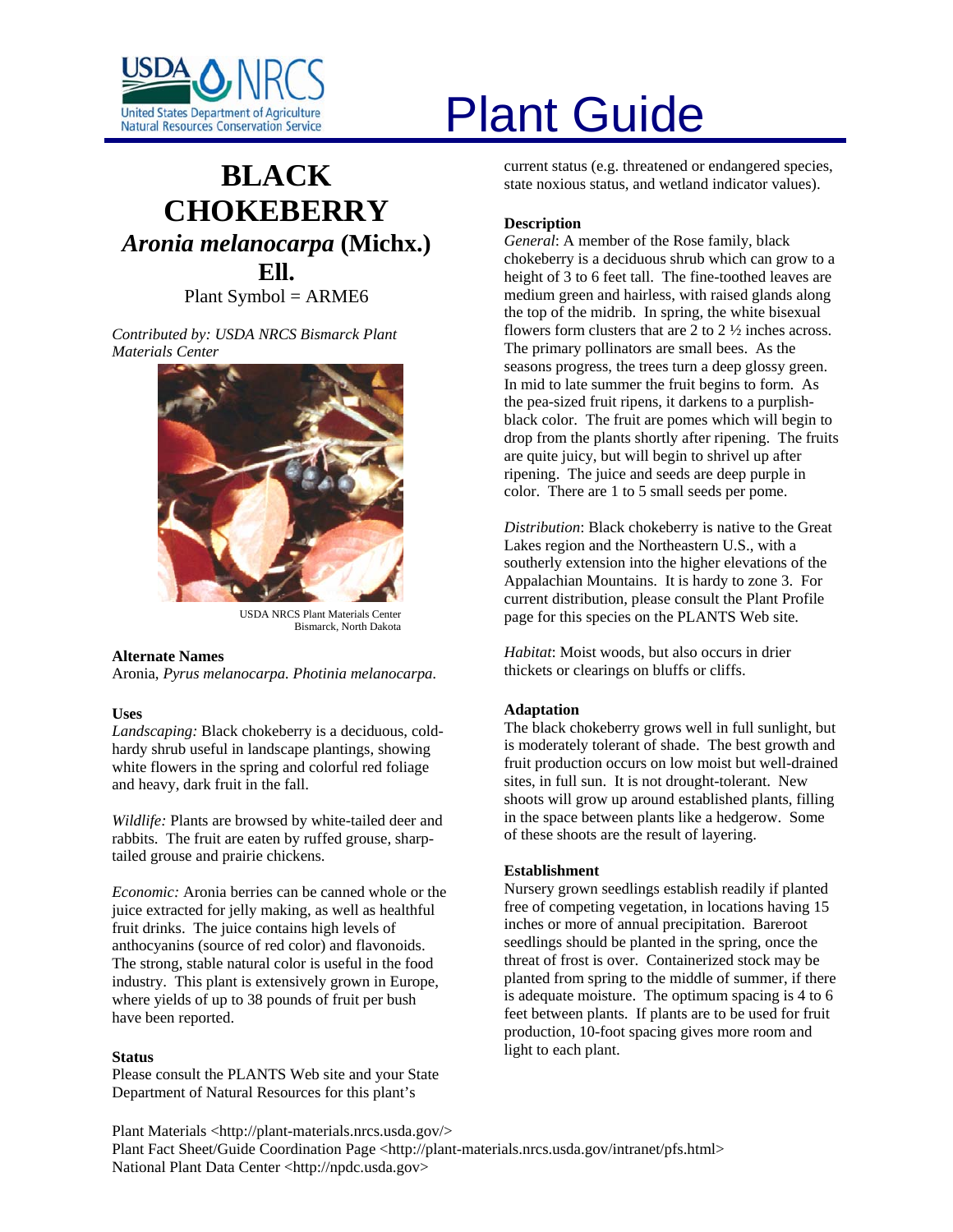#### **Management**

Control of invading weeds and grasses is important. Shallow cultivation works best. Cultivation can also be used to stop the spread of shoots and suckers, if that is a concern. Some references report frequent suckering. Very little if any suckering has been noticed on chokeberry in windbreaks in the Northern Plains. Thinning of older stems is recommended every few years.

#### **Pests and Potential Problems**

Black chokeberry appears to have very few disease and pest problems. Mildew can become a problem when plants do not receive adequate sunlight and air circulation.

#### **Seeds and Plant Production**

Reproduction is primarily by seed. The seeds are small, being slightly more than 1/16 inch long. There are about 276,000 seeds per pound, and about 100 pounds of fruit is needed to produce a pound of seed. Once the fruit is harvested in the fall, it should be cleaned. For small amounts of fruit, a kitchen blender can be used to macerate the fruit. For larger amounts of fruit, a commercial macerator similar to a Dybvig® macerator does a good job of crushing the fruit. Quite a bit of pulp can be removed by floating it off. After the seed and remaining pulp have been thoroughly dried, hand screens or a fanning mill can be used to separate the seed from the remaining dried pulp.

Chokeberry seeds have an internal dormancy that can be overcome by being stratified in moist peat for three months between 33°F and 41°F. For nursery scale production of seedlings, it is recommended that the seed be sown in September. The best germination occurs from seed that has been cleaned. Poor germination results from seed that has not been separated from the pulp.

#### **Cultivars, Improved, and Selected Materials (and area of origin)**

At the present time there are no commercial varieties available for conservation plantings. Conservation grade stock is available from some conservation nurseries in the upper Midwest.

Though black chokeberry is native to eastern North America, it has been planted extensively in Europe and Asia. In Russia, Denmark and eastern Europe the fruit is widely used for juice and wine production. The Europeans have developed several varieties which are now available in the U.S. from commercial nurseries. '**Viking**' is a vigorous, productive variety

from Scandinavia, which can grow to a height of six feet. '**Nero**' is a shorter growing variety, reaching a height of 3 to 4 feet, with dark blue berries. In the U.S., a selection from a native source in Michigan is being sold as '**Morton**' black chokeberry. It is marketed in the Midwest under the trademark Iroquois Beauty™.

Contact your local Natural Resources Conservation Service (formerly Soil Conservation Service) office for more information. Look in the phone book under "United States Government." The Natural Resources Conservation Service will be listed under the subheading "Department of Agriculture."

#### **References**

Gill, J.D., F.L. Pogge and F.T. Bonner. *Aronia Medik*. In: Woody Plant Seed Manual [\(http://ntsl.fs.fed.us/wpsm/](http://ntsl.fs.fed.us/wpsm/)) [online: cited 1 March 2005]

Hardin, J.W. 1973. *The enigmatic chokeberries*. Bull. Torr Club 100:178-184

Morgenson, G. 2005. Personal communication. Lincoln-Oakes Nursery, Bismarck.

Petrides, G.A. 1958. *A field guide to trees and shrubs*. The Riverside Press, Cambridge.

Smith, D. and C. Ringenberg. *Aronia berries*  [\(http://ianrpubs.unl.edu/foods/nf581.htm\)](http://ianrpubs.unl.edu/foods/nf581.htm) [online: cited 4 November 2004]. Nebraska Cooperative Extension NF03-581.

Van Dersal, W.R. 1938. *Native woody plants of the United States*. Miscellaneous publication No. 303. United States Department of Agriculture, Washington.

#### **Prepared By & Species Coordinator:**

*Michael Knudson*  USDA NRCS Plant Materials Center, Bismarck, ND

Edited: 04Mar2005 MJK; 06Apr2005 RLN; 060802 jsp

For more information about this and other plants, please contact your local NRCS field office or Conservation District, and visit the PLANTS Web site<[http://plants.usda.gov>](http://plants.usda.gov/) or the Plant Materials Program Web site [<http://Plant-Materials.nrcs.usda.gov>](http://plant-materials.nrcs.usda.gov/)

*The U.S. Department of Agriculture (USDA) prohibits discrimination in all its programs and activities on the basis of race, color, national origin, sex, religion, age, disability, political beliefs, sexual orientation, and marital or family status. (Not all prohibited bases apply to all programs.) Persons with disabilities who require alternative means for communication of program*